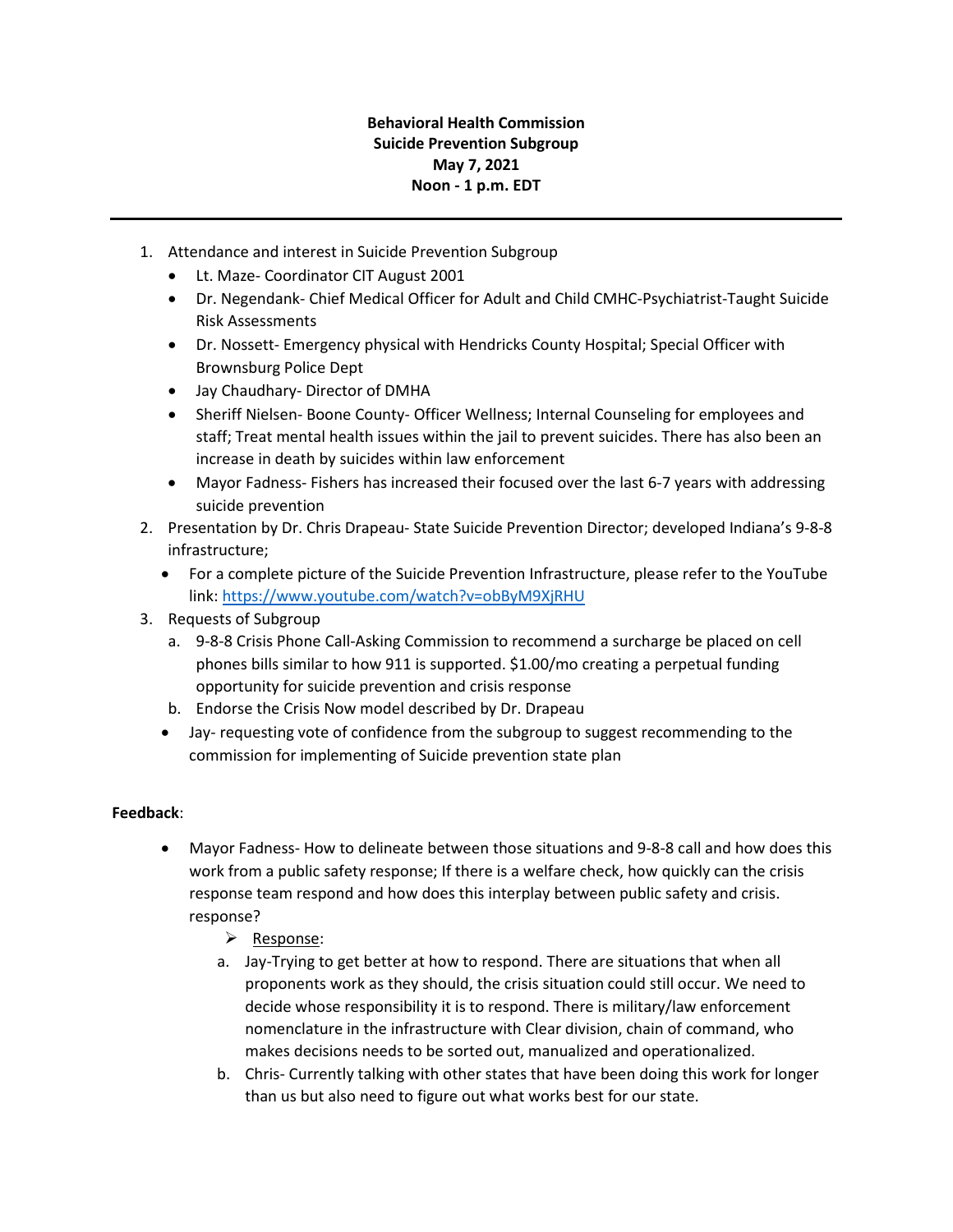- Jay- In 9-8-8- With experience and training, staff should be able to make the best decision when responding to incoming calls. It's also importance that staff have ability to detect nuances throughout the discussion/assessment which is proven to decrease number of suicide attempts.
- Chris- Applied Suicide Intervention Skills Training Workshop- is used for call center training. One scenario available does include an individual with a gun. We can also talk with call centers how they have responded to those questions
- Sheriff Nielsen-IMPD-Sgt Dardine oversees the Mobile Response Team. They've been doing a lot of great work that coincides with 9-8-8. Please let me know how the Sheriff Association can assist with these initiatives.
- Mayor Fadness- Recommending to contact Fire Fighters and paramedics to have crisis response conversations. Chris would like a contact to start conversation- Michael Kaufmann was recommended
- Dr. Negendank- Encourages commission to work with law enforcement, including them in these conversations. Many CMHCs have mobile crisis or developing program; will 9-8-8 work in established in community? How will the mobile crisis unit be funded including staffing?
	- $\triangleright$  Response Jay-DMHA is receiving a one-time funding for these programs but also use the 9-8-8 surcharge funding which will sustain these programs. Also, DMHA is applying for Medicaid waiver to fund Mobile Crisis Unit. Recognizing the work force crisis but we can look at peers, looking at pay
- Sheriff Nielsen any states that are 24/7 operational with mobile crisis units?
	- $\triangleright$  Response Chris- No- but there are counties in some states that have the Crisis Now Model. DMHA has a meeting next week with the Chief Strategy Officer from RI International- Crisis Now Academy which they will attend the next 988 Coalition meeting. They will Introduce Crisis Now Model.
- Mayor Fadness- Verifying understanding of the next steps. We have identified the concept, and the long-term revenue model. Then with legislation we can present to them for approval. Would like to motion to recommend the 988 surcharge and endorse crisis now model.
	- $\triangleright$  Response Jay- All in favor of this motion? All for recommendation
- Dr. Negendank- Subacute stabilization unit-Is there a plan to encourage to open more of these units?
	- $\triangleright$  Response Jay-Yes, the full model includes a place to go for stabilization. DMHA asked SAMSHA to use this funding for Crisis Stabilization Units
- Lt. Maze-When there is someone in a crisis, where do we take them if all beds are full. We strongly prefer not to utilize the jail as it increases stress on staff, inmates, and person in crisis.
- Mayor Fadness- of  $1<sup>st</sup>$  responders are available, can telehealth be available and work with 9-8-8 too? What are the other options?
	- $\triangleright$  Response Chris-Answer needs to be Yes. When do we decide to do place individual 'here' vs. inpatient? Will be asking RI International next week
- Dr. Negendank- Telehealth would be helpful for crisis triage; to have a psychiatrist on call to provide guidance